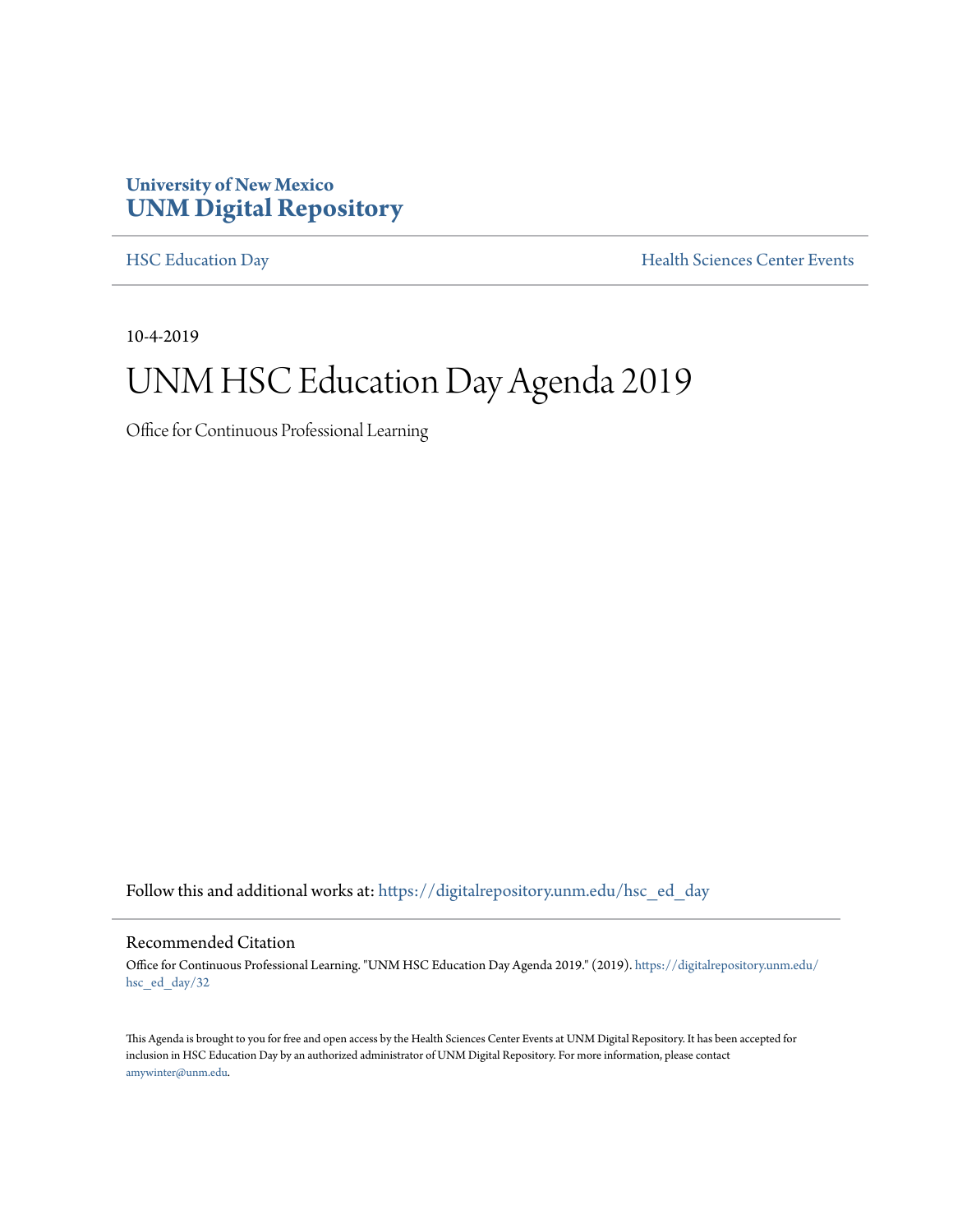**NETWORKING AND LEARNING WITH EDUCATORS** 

Presented by  $\sum_{\text{OF MEDICINE}}$ 

For all HSC Faculty, Residents, **Staff and Students** 

Tuition Free Educational Event



### **Agenda for the day**

8:00 am **Registration Opens** Domenici North - 3rd Floor Lobby

**EDUCATION** 

9:00 am - 12:15 pm **Oral Presentations**  Domenici North - Room 3720

12:30 pm - 1:45 pm **Learn @ Lunch**  Domenici North - Room 3740

Poster Viewing Opens at 2:00 pm Domenici North - Room 3760

2:00 pm - 3:30 pm **Workshop** *You make a Difference – Creating a Positive Learning Environment* Domenici North - Room 3720

3:30 pm - 5:00 pm **Poster Presentations** Domenici North - Room 3760

5:00 pm **AMA Certificates** Domenici North - 3rd Floor Lobby

Participants will:

- *Identify resources that focus on the scope of education innovation and education research within the SOM and across the HSC.*
- *Identify resources, opportunities to share education knowledge, and collaborators for innovations in clinical, classroom, laboratory, community–based and interprofessional education.*

**Conference Accreditation and Management by:**  UNM Office for Continuous Professional Learning (CPL), 1 University of New Mexico, MSC09 5370 **•** Albuquerque, NM 87131-0001 **Phone: (505) 272-3942 • HSC-[CPL@salud.unm.edu](mailto:HSC-Cpl@salud.unm.edu)**

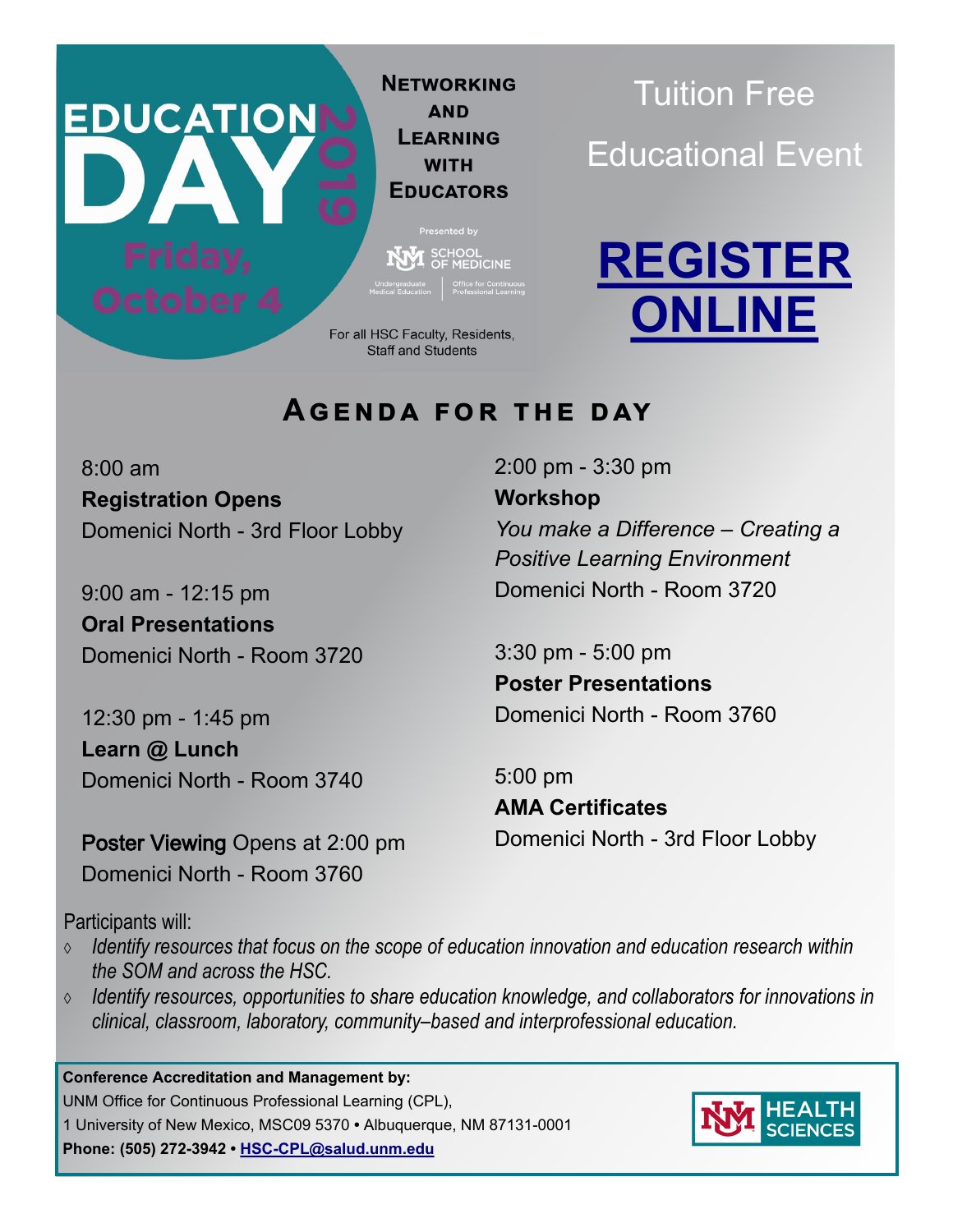# <u>EDUCATIONI</u>

# **NETWORKING AND LEARNING WITH EDUCATORS**

For all HSC Faculty, Residents, Staff and Students

# **Oral Presentations | Domenici North, Rm 3720 | 9:00 - 12:15pm**

| 8:00 - 9:00am    | <b>Registration and Refreshments</b>                                                                                                              |                                            |
|------------------|---------------------------------------------------------------------------------------------------------------------------------------------------|--------------------------------------------|
| $9:00 - 9:20$ am | Welcome                                                                                                                                           | Martha McGrew, MD                          |
| $9:20 - 9:40$ am | Turning from Deficits to Strengths: Teaching<br>Students a Strength Based Approach to Clinical Care and<br><b>Community Health</b>                | Anthony Fleg, MD, MPH                      |
| $9:40 - 10:00am$ | Longitudinal Evaluation of Pediatric Residency Didactics<br>Transition from Noon Conference to an Academic Half Day                               | Claire Zeorlin, MD                         |
| 10:00 - 10:20am  | More than Aligning Perceptions: Medical Student<br>Mistreatment and Psychological Safety on the Surgical<br>Clerkship                             | Rebecca Lynn Williams-Karnesky, MD,<br>PhD |
| 10:20 - 10:40am  | A Prospective Study of Medical Student Mental Health and<br>Attitudes of Mental Illness Disclosure                                                | Michael Castle, BA                         |
| 10:40 - 10:50am  | <b>Break</b>                                                                                                                                      |                                            |
| 10:50 - 11:10am  | Comparing Critical Thinking Outcomes in 1st Year<br>Occupational Therapy Problem-Based Learning Groups<br><b>Using Six Thinking Hats Strategy</b> | Carla Wilhite, OTD                         |
| 11:10 - 11:30am  | Interactive Telehealth Video Visits: A New Age for OSCEs                                                                                          | Therese Hidalgo, DNP, RN, FNP-BC           |
| 11:30 - 11:50am  | Choosing Wisely at UNM School of Medicine                                                                                                         | Nardos Dawit, MSII                         |
| 11:50 - 12:10pm  | Tracking Student Progress Across the Curriculum                                                                                                   | <b>Tiffany Enache, PT</b>                  |
| 12:10 - 12:45pm  | <b>Break and Lunch Pickup</b>                                                                                                                     |                                            |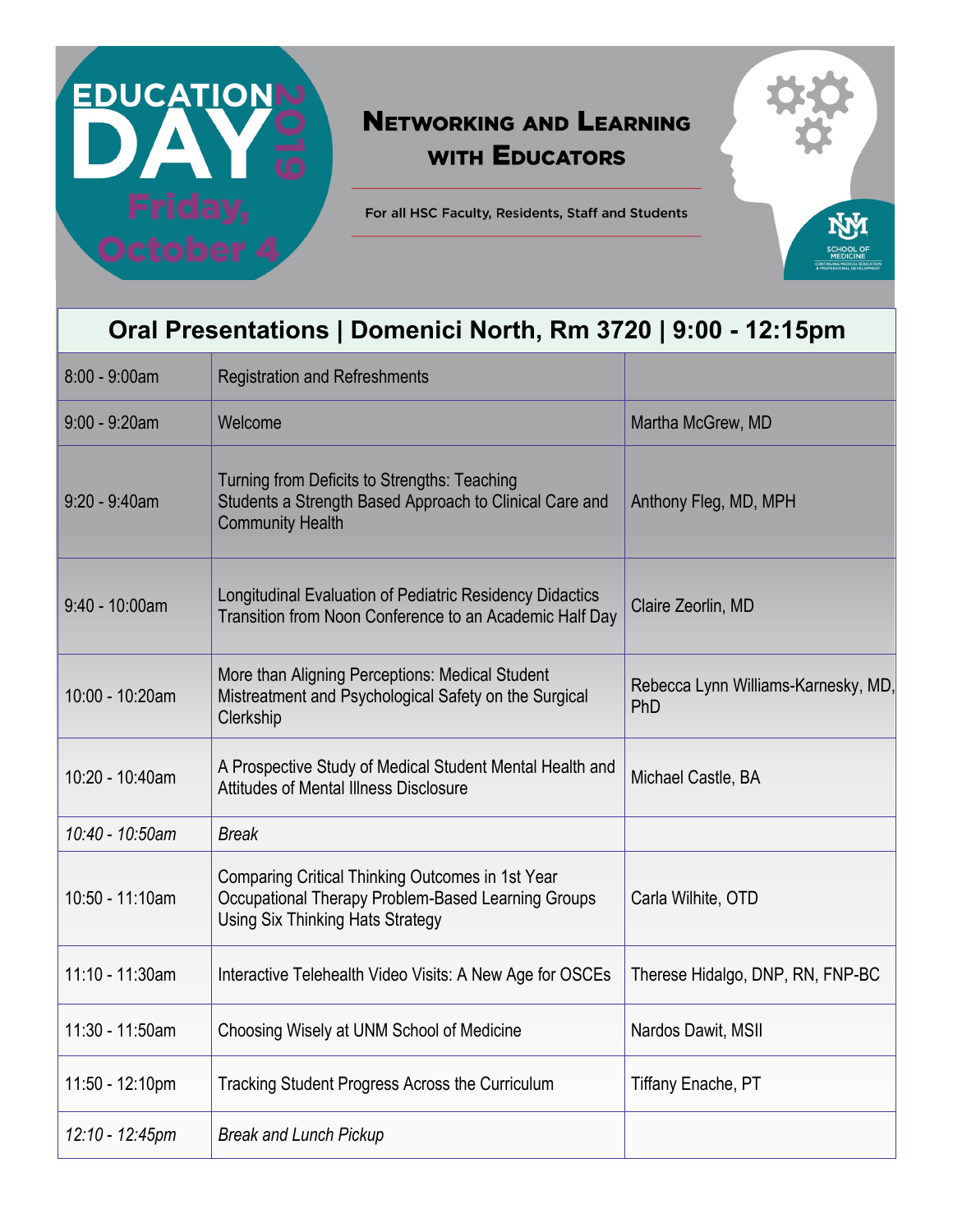

# **NETWORKING AND LEARNING WITH EDUCATORS**

For all HSC Faculty, Residents, Staff and Students

# **Learn @ Lunch | Domenici North, Rm 3740 | 12:30 - 1:45pm**

Repeating Concurrent Sessions at designated tables are 20 minutes long starting at 12:45pm. Open seating available.

| <b>Table Topic</b>                                                                                         | <b>Presented By</b>                                                                                                                                                                                                                                 |
|------------------------------------------------------------------------------------------------------------|-----------------------------------------------------------------------------------------------------------------------------------------------------------------------------------------------------------------------------------------------------|
| A Teaching Curriculum on Development and Quality<br><b>Improvement of a Clinical Service.</b>              | Pooné Haghani Tehrani MD, Psychiatry                                                                                                                                                                                                                |
| VR, AR, MR: Emerging Technologies in Healthcare<br><b>Education</b>                                        | Kristen Ostrem-Niemcewicz DNP, RN, CNM, FNP-BC,<br>College of Nursing<br>Co-authors: Megan Tucker, MS, College of Nursing;<br>Jennifer Drexler, MSN, RN, CCRN                                                                                       |
| <b>Emergent Design: Creating Inclusive &amp; Positive</b><br><b>Learning Environments</b>                  | Diana Martínez MPH, Learning Environment Office<br>Coauthors: Felisha Rohan-Minjares, MD,<br>Family & Community Medicine; Joanna R. Fair, MD, PhD,<br>Radiology; Rebecca Williams-Karnesky, MD, PhD, Surgery,<br><b>Learning Environment Office</b> |
| Points for InterProfessional Education and Teaching<br>(PIPET) Update: How Interprofessional IS my course? | Shelly McLaughlin MS, Emergency Medicine<br>Co-authors: Yvette Ramirez Ammerman, MEd,<br>Office of Interprofessional Education                                                                                                                      |
| Running Medicine: An Approach to Mind, Body, and<br><b>Spirit Wellness</b>                                 | Anthony Fleg MD, MPH, Family and Community Medicine,<br><b>College of Population Health</b>                                                                                                                                                         |
| Creativity and Productivity on the go, with Adobe<br><b>Creative Cloud</b>                                 | Amy Levi, PhD, CNM, WHNP-BC, FACNM, FAAN,<br>Vice Chancellor, HSC Academic Affairs<br>Co-author: Jason Katsoff, Adobe                                                                                                                               |

#### **Workshop | Domenici North, Rm 3740 | 2:00 - 3:30pm**

**You Make a Difference Creating a Positive Learning Environment** Elizabeth C. Lawrence, MD, FACP and Patrick Rendon, MD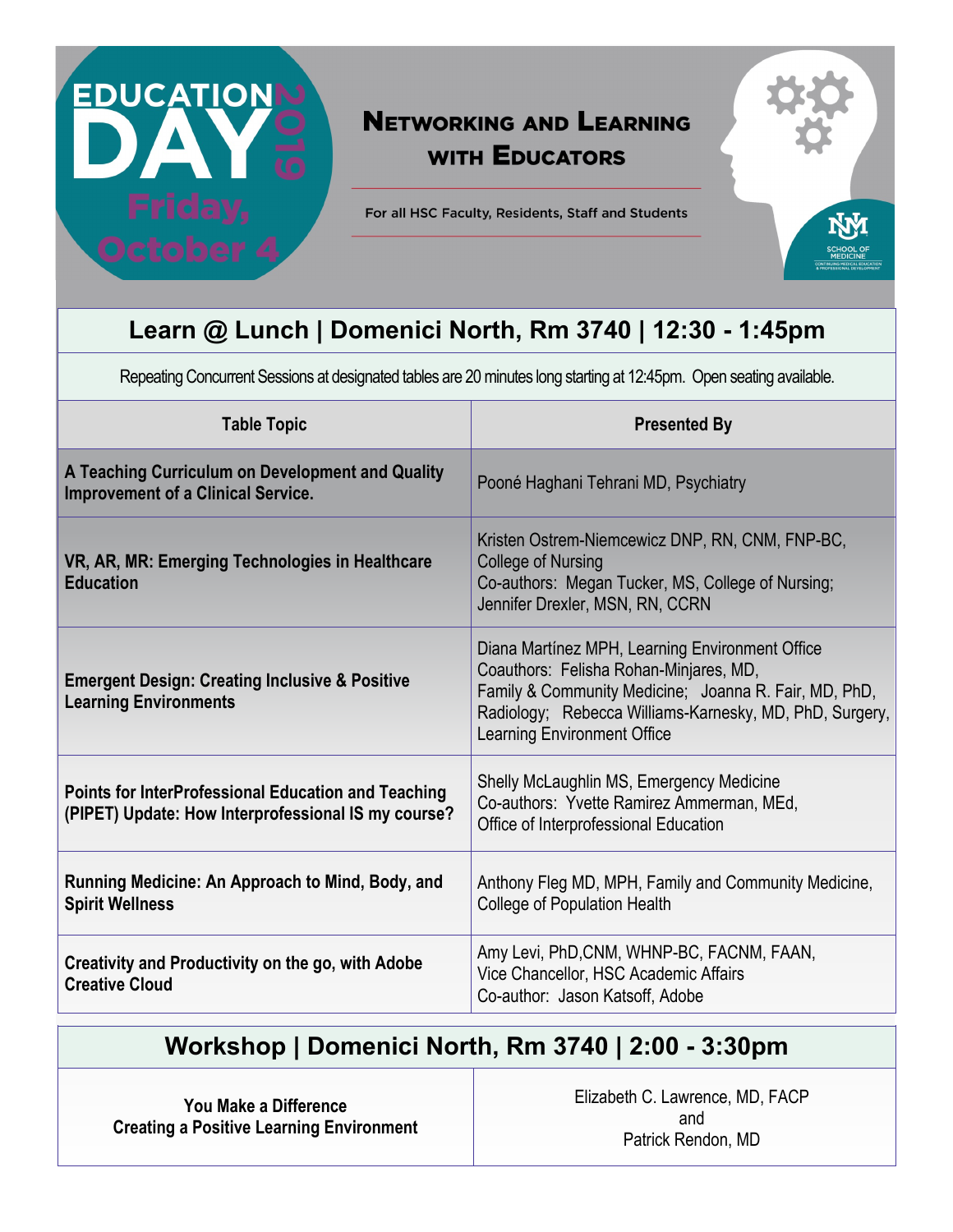

# **NETWORKING AND LEARNING WITH EDUCATORS**

For all HSC Faculty, Residents, Staff and Students

### **Poster Viewing Opens - Domenici North - Rm 3760 - 2:00**

#### **Poster Presentations and Reception | Domenici North, Rm 3760 3:30 - 5:00pm**

| #              | <b>Title</b>                                                                                                                             | <b>Presenter and Co-authors</b>                                                                                                                                                                                                                                                                                             |
|----------------|------------------------------------------------------------------------------------------------------------------------------------------|-----------------------------------------------------------------------------------------------------------------------------------------------------------------------------------------------------------------------------------------------------------------------------------------------------------------------------|
| $\mathbf{1}$   | The Influence of a Clinical Course-Based Undergraduate<br><b>Research Experience on Career Choice</b>                                    | Presenter: Silas Bussmann, MBA, MPH, Emergency Medicine<br>Co-authors: Danielle Albright, PhD, Lynne Fullerton, PhD,<br><b>Emergency Medicine</b>                                                                                                                                                                           |
| $\overline{2}$ | Does Patient Age and Criticality Affect the Paramedic<br><b>Student's Opportunity to be a Team Leader?</b>                               | Presenter: Josh Lopez, BS-EMS, Emergency Medicine<br>Co-authors: John Meyer BS PM, Adam Alford BS NRP,<br>Elizabeth Todak MS PM, Kyra Wicklund MPH, Kevin Loughlin,<br>William Camarda MS NRP, Marilee Rosensweig MEd PM,<br>Lynne Fullerton PhD, Emergency Medicine;<br>William Robertson DHSc NRP, Weber State University |
| 3              | Use of a Needs Assessment to Develop a Curriculum for an<br><b>Internal Medicine Boot Camp for Graduating Medical</b><br><b>Students</b> | Presenter: Sarah Burns, DO, MS; Internal Medicine<br>Co-authors: Mary Lacy, MD, Internal Medicine                                                                                                                                                                                                                           |
| 4              | <b>Clerkship Modifications for Rural and Urban Underserved</b><br><b>Program Scholars</b>                                                | Presenter: Crystal Krabbenhoft, BS, Family & Community Medicine<br>Co-authors: Anna Kistin, BS, MS4, Katarina Leyba, MBA, MS3,<br>Cecilia Valverde, BS, MS4, Huynh Nguyen, BS, MS4,<br>William Aragon, BS, MS; Robert Williams, MD, MPH,<br>Family & Community Medicine; Shannen Ramey, MPH, MS3,<br>Amber Lalla, BS, MS3   |
| 5              | Developing a Structured Training on Responding to<br><b>Discrimination From Patients</b>                                                 | Presenter: Eileen Barrett, MD, Internal Medicine<br>Co-authors: Krystle Apodaca, DNP, FNP-BC, FHM, College of Nursing                                                                                                                                                                                                       |
| 6              | Is There a Difference Between Attendings and Trainees in<br>the Documentation of SUDs?                                                   | Presenter: Michael Williams, MSIII<br>Co-authors: Eileen Barrett MD, Internal Medicine                                                                                                                                                                                                                                      |
| $\overline{7}$ | <b>Evaluation of Alcohol Use Habits of Medical Students at</b><br>The University of New Mexico School of Medicine                        | Presenter: Aaron Scarpa, BS, MSIV<br>Co-authors: Michael Castle, BA., Ian Fletcher, BA,<br>Elizabeth C. Lawrence, MD, Internal Medicine and Office of<br>Professional Wellbeing                                                                                                                                             |
| 8              | <b>Physical Activity in Matriculating and Senior Medical</b><br><b>Students</b>                                                          | Presenter: Ethan Prairie, MSIV<br>Co-authors: Nancy Shane, PhD, Program Evaluation, Education and<br>Research (PEAR); Elizabeth C. Lawrence, MD, Internal Medicine and<br>Office of Professional Wellbeing                                                                                                                  |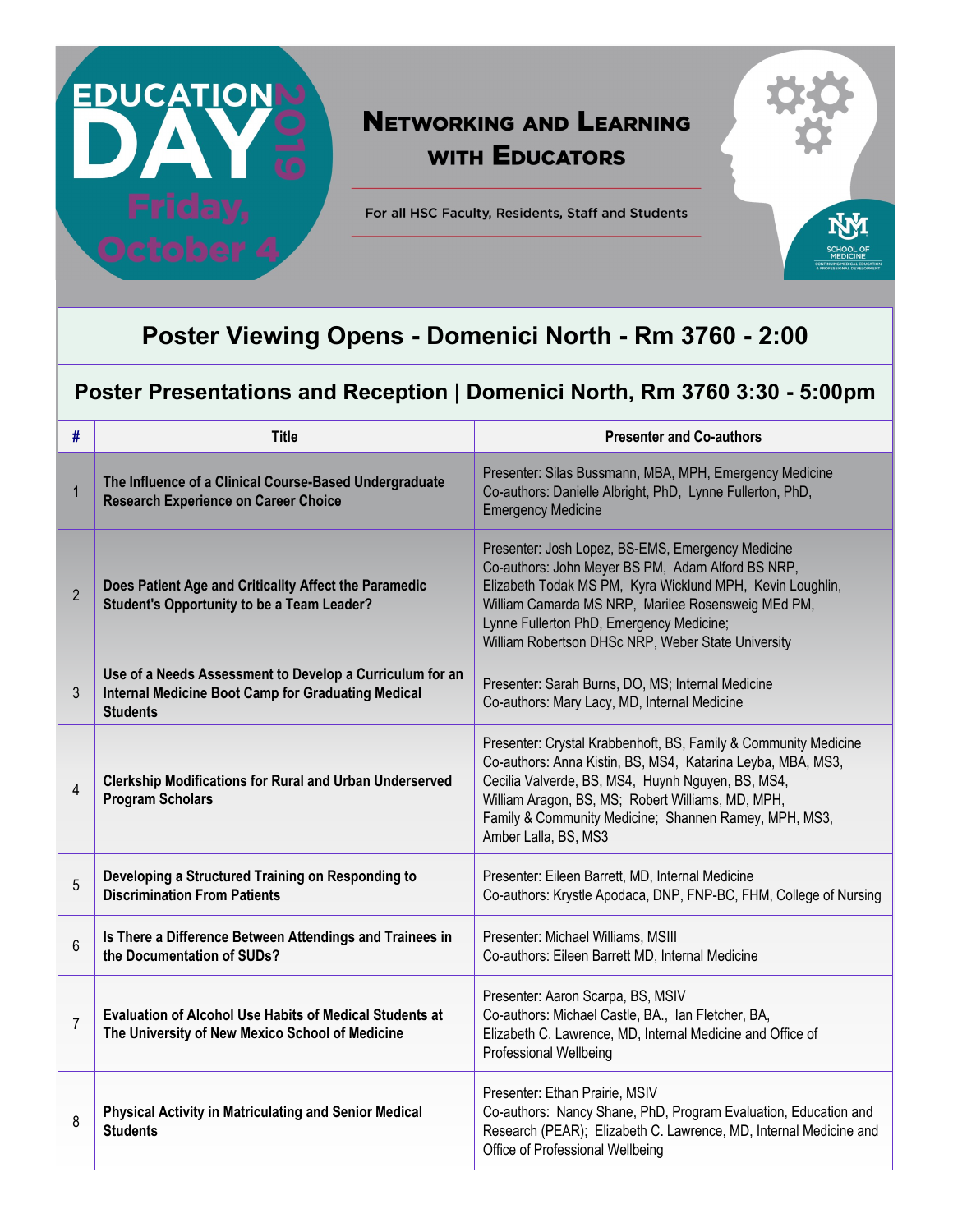# **NETWORKING AND LEARNING WITH EDUCATORS**

For all HSC Faculty, Residents, Staff and Students



<u>EDUCATIONI</u>

| #  | <b>Title</b>                                                                                                                                                        | <b>Presenter and Co-authors</b>                                                                                                                                                                                                                                                          |
|----|---------------------------------------------------------------------------------------------------------------------------------------------------------------------|------------------------------------------------------------------------------------------------------------------------------------------------------------------------------------------------------------------------------------------------------------------------------------------|
| 9  | <b>Oral Proficiency Language Testing for Medical</b><br><b>Students</b>                                                                                             | Presenter: Felisha Rohan-Minjares, MD, Family & Community Medicine<br>Co-authors: Erika Zoe Schutzman, MA, Interpreter Language Services                                                                                                                                                 |
| 10 | Integration of Medical Student and Intern Learners in the<br>Musculoskeletal Reading Room: How We Do It                                                             | Presenter: Jennifer Weaver, MD, Radiology<br>Co-authors: Jennifer Smith, DO, Matt Goodstein, DO,<br>Lisa Blacklock, MD, Steven Tandberg, MD, Jamie Elifritz, MD,<br>Gary Mlady, MD, Radiology                                                                                            |
| 11 | Development of a Musculoskeletal Ultrasound Education<br><b>Curriculum for Ultrasound Technologists and</b><br>Musculoskeletal Fellows: An Adventure in Co-Learning | Presenter: Jennifer Weaver, MD, Radiology<br>Co-authors: Matt Goodstein, DO, Ronald A. Pitt, MD,<br>Phuong Nguyen, BBA, RDMS, Radiology                                                                                                                                                  |
| 12 | <b>Assessing Interprofessional Education</b>                                                                                                                        | Presenter: Heidi Honegger Rogers, DNP, FNP-C, College of Nursing<br>Co-authors: James Nawarskas, PharmD, College of Pharmacy                                                                                                                                                             |
| 13 | 2019 Update: Developing Quality Interprofessional<br><b>Education for the Health Professions</b>                                                                    | Presenter: James Nawarskas, PharmD, College of Pharmacy<br>Co-authors: Heidi Honegger Rogers, DNP, FNP-C, College of Nursing                                                                                                                                                             |
| 14 | <b>Standardized Patient Assessment of Communications in</b><br><b>Pharmacy and Medical Students</b>                                                                 | Presenter: James Nawarskas, PharmD, College of Pharmacy<br>Co-authors: Mikiko Takeda, PharmD, Patricia Marshik, PharmD,<br>Alexandra Herman, PharmD, Mary Vilay, PharmD,<br>Krista Salazar, PharmD, College of Pharmacy; Audrey Bobick, BSBM,<br>Edward Fancovic, MD, School of Medicine |
| 15 | Developing a 3-Credit Intensive Online Wound Care Elective                                                                                                          | Presenter: Debra Serrino, MSN, RN, College of Nursing                                                                                                                                                                                                                                    |
| 16 | <b>Changing Tactics: Effectively Engaging Level 1 Nursing</b><br><b>Students on Different Campuses</b>                                                              | Presenter: Geraldine Guerra-Sandoval, RN, College of Nursing<br>Co-authors: Heidi Orehek, RN, College of Nursing                                                                                                                                                                         |
| 17 | A Tale of Two Classrooms: Academic Consistency in Team<br>Teaching Using a Flipped Classroom on Two Campuses with<br><b>Different Cohort Sizes</b>                  | Presenter: Laura Vanyo, MSN, College of Nursing<br>Co-authors: Maggie Faber, MSN, College of Nursing                                                                                                                                                                                     |
| 18 | The Current State of Undergraduate Nursing Education in<br>New Mexico: Multiple Pathways, Benefits & Outcomes                                                       | Presenter: Judy Liesveld, PhD, PPCNP-BC, CNE, College of Nursing<br>Co-authors: Mary Wright, MSN, RN, CNS, CNE, Becky Dakin, MA,<br>College of Nursing                                                                                                                                   |
| 19 | Virtual Reality Lab: Getting Real About Educational<br><b>Technology at Your Library</b>                                                                            | Presenter: Timothy Mey, MLIS, Health Sciences Library and Informatics<br>Center.<br>Co-authors: Kristin Proctor, Porcia Vaughn, MSIS,<br>Amy Weig-Pickering, Health Sciences Library and Informatics Center                                                                              |
| 20 | A Kidney Biopsy Simulation Training Program for Renal<br><b>Fellows: Two Years of Results</b>                                                                       | Presenter: Maria-Eleni Roumelioti, MD, DOIM, Internal Medicine<br>Co-authors: Jonathan Owen, MD, Christos P. Argyropoulos, MD, Ph.D,<br>Yue-Harn Ng, MD, Mark L Unruh, MD, MSc, Internal Medicine                                                                                        |